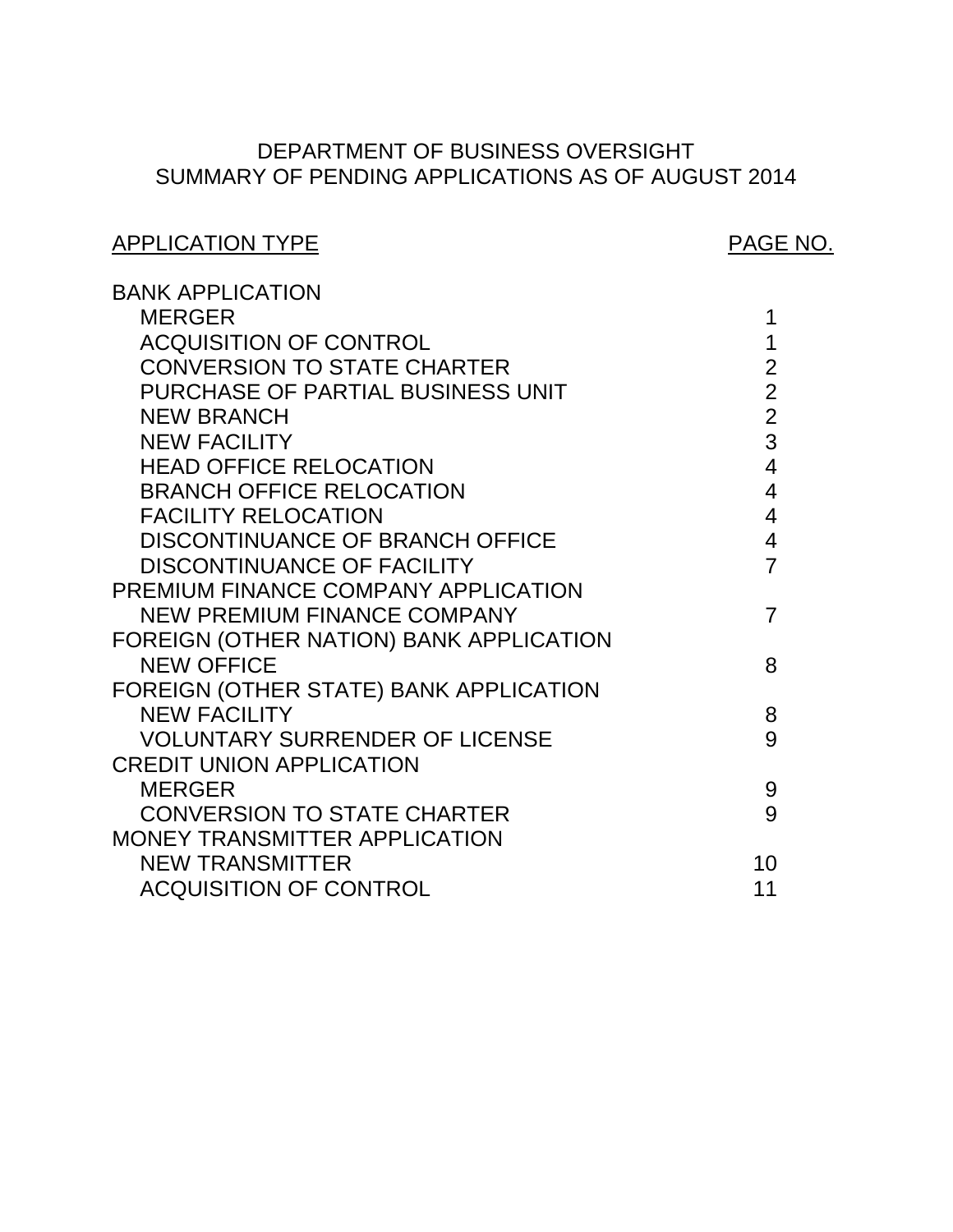#### <span id="page-1-0"></span>**MERGER**

**Filed: 1 Approved: 1 Effected: 1** 

1<sup>ST</sup> ENTERPRISE BANK, Los Angeles, to merge with and into CALIFORNIA UNITED BANK, Encino Filed: 8/8/14

 NORTH VALLEY BANK, Redding, to merge with and into TRI COUNTIES BANK, Chico Filed: 5/30/14 Approved: 7/18/14

 UNITED CENTRAL BANK, Garland, Texas, to merge with and into HANMI BANK, Los Angeles, California Filed: 7/7/14 Approved: 8/4/14 Effected: 8/31/14

### **ACQUISITION OF CONTROL**

#### **Filed: 2 Approved: 3**

 ENRIQUE SCHON and KEDAP S.A. DE C.V., to acquire control of VIBRA BANK Filed: 5/19/14 Approved: 6/5/14

 JOHN DINAPOLI, JENNIFER DINAPOLI, ET AL., to acquire control of FOCUS BUSINESS BANK Filed: 7/8/14

 PBB BANCORP, to acquire control of PREMIER BUSINESS BANK Filed: 7/23/14 Approved: 8/20/14

 SANG YOUNG LEE, CHUN YOUNG LEE and LEE'S GOLD & DIAMOND IMPORT, INC. to acquire control of PACIFIC CITY BANK Filed: 8/7/14 Approved: 8/21/14

 SEACOAST COMMERCE BANC HOLDINGS, to acquire control of SEACOAST COMMERCE BANK Filed: 8/11/14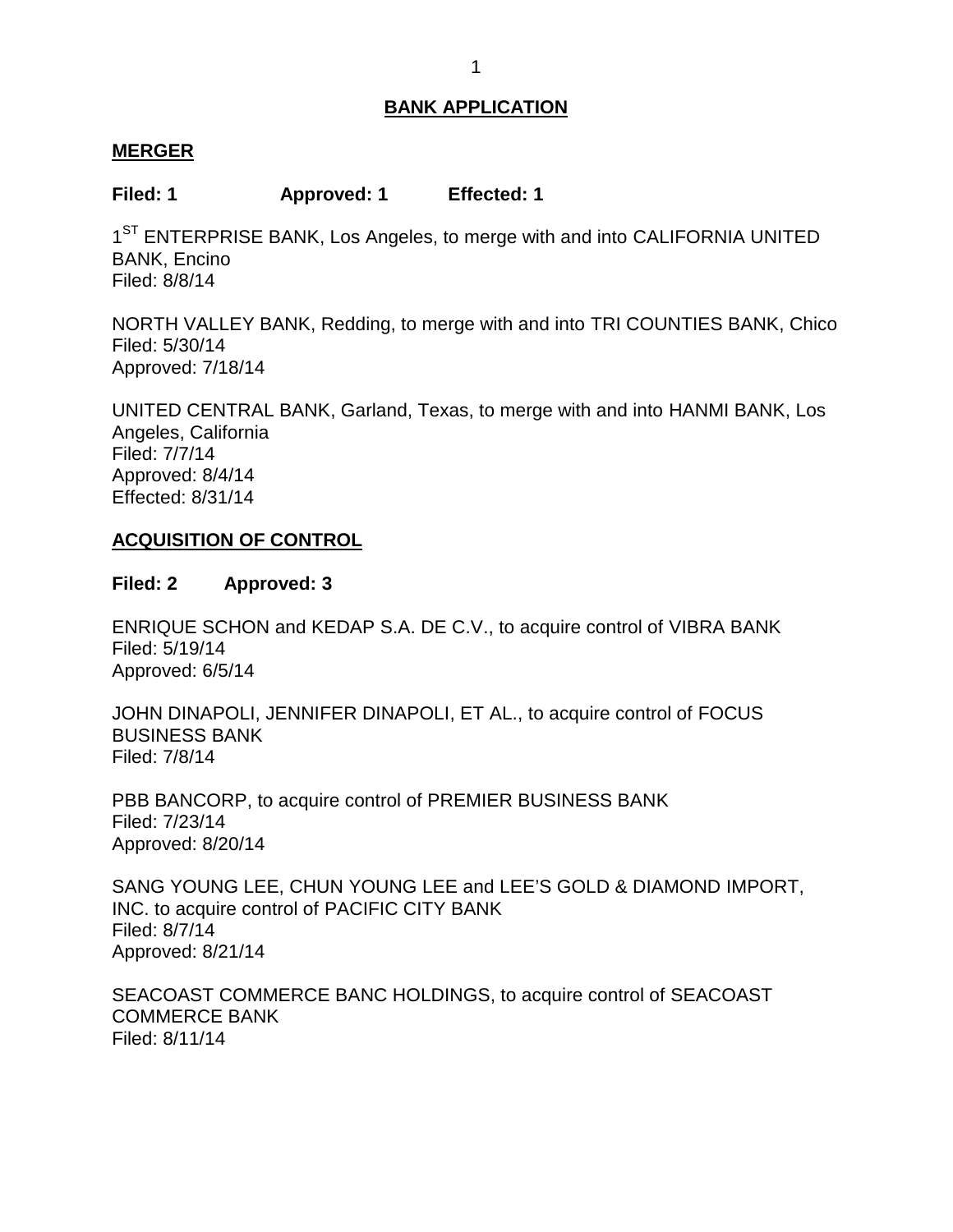# <span id="page-2-0"></span> **CONVERSION TO STATE CHARTER**

#### **Effected: 1**

 TOMATOBANK, NA, to convert to a state-chartered bank under the name of TOMATOBANK Filed: 5/2/14 Approved: 7/23/14 Effected: 8/29/14

# **PURCHASE OF PARTIAL BUSINESS UNIT**

# **Approved: 2**

 AMERICAS UNITED BANK, Glendale, to acquire the Lancaster branch of SILVERGATE BANK, La Jolla Filed: 1/29/14 Approved: 3/10/14

 GRANDPOINT BANK, Los Angeles, to acquire the banking business of WEDBUSH BANK, Los Angeles Filed: 3/7/14 Approved: 5/13/14

# **NEW BRANCH**

**No Objection: 4 Opened: 5** 

 BANK OF THE WEST 7101 College Boulevard, Overland Park, Johnson County, Kansas Opened: 8/4/14

 1900 Avenue of the Stars, Los Angeles, Los Angeles County COMMUNITY BANK Opened: 8/6/14

 11458 South Street, Cerritos, Los Angeles County EVERTRUST BANK Opened: 8/18/14

 FARMERS & MERCHANTS BANK OF CENTRAL CALIFORNIA #2 Park Plaza, Suite 175, Irvine, Orange County No Objection: 11/25/13

 FARMERS & MERCHANTS BANK OF CENTRAL CALIFORNIA 1521 N. Carpenter Road, Building G, Modesto, Stanislaus County No Objection: 11/25/13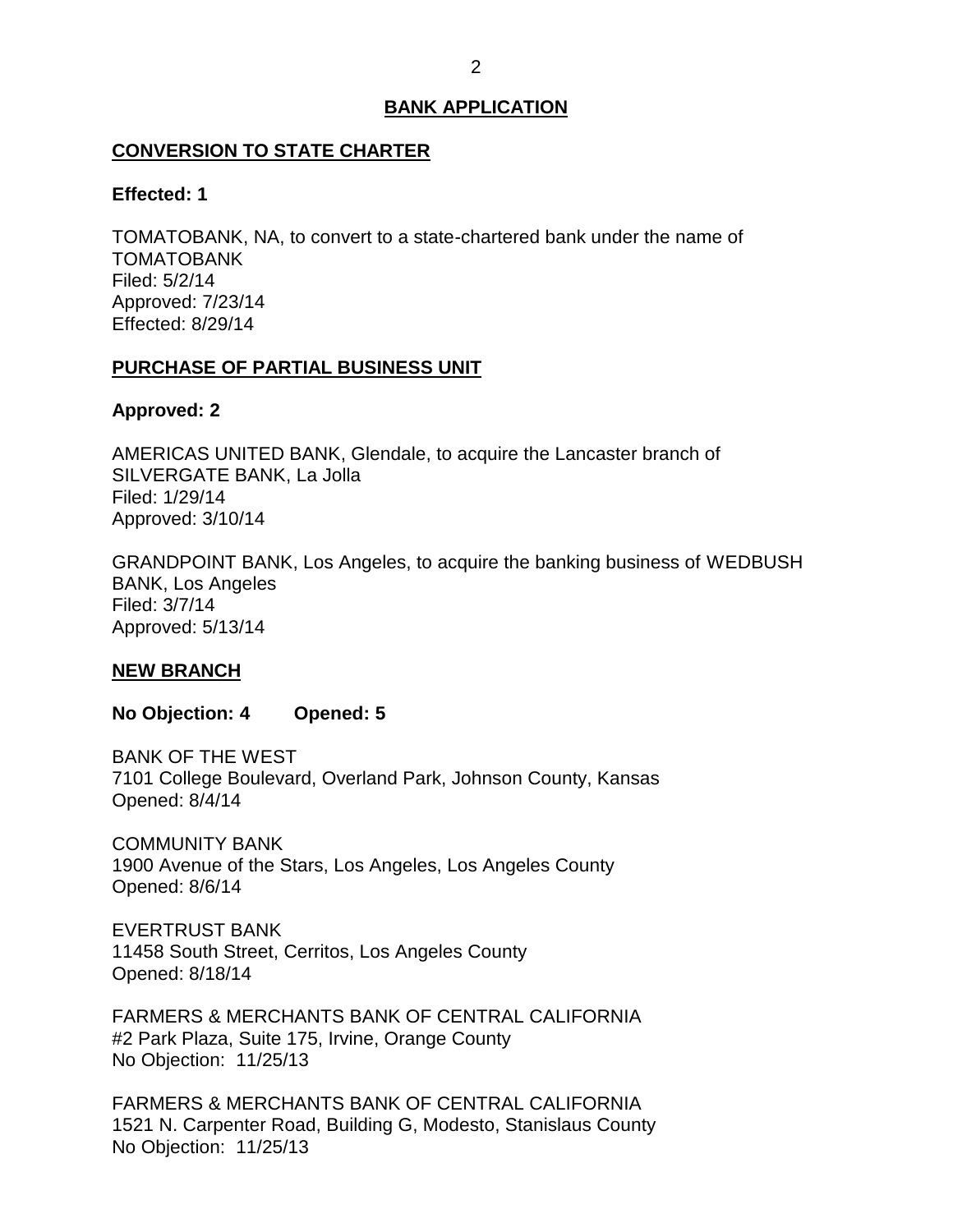#### <span id="page-3-0"></span>**NEW BRANCH (Continued)**

 HERITAGE OAKS BANK 5738 Calle Real, Goleta, Santa Barbara County No Objection: 8/21/14

 11200 River Run Boulevard, Bakersfield, Kern County No Objection: 5/22/14 MISSION BANK Opened: 8/4/14

 18321 Ventura Boulevard, Los Angeles, Los Angeles County No Objection: 8/4/14 PREFERRED BANK

 121 East Birch Avenue, Flagstaff, Coconino County, Arizona SUNWEST BANK Opened: 8/4/14

#### **NEW FACILITY**

#### **Opened: 5**

 9333 Genesee Avenue, San Diego, San Diego County CALIFORNIA REPUBLIC BANK Opened: 8/25/14

 FIRST CHOICE BANK 265 Santa Helena, Solano Beach, San Diego County Opened: 8/7/14

 MONTECITO BANK & TRUST 770 Paseo Camarillo, Camarillo, Ventura County Opened: 8/1/14

 5 Revere Drive, Northbrook, Cook County, Illinois OPUS BANK Opened: 8/11/14

 950 Bannock Street, Boise, Ada County, Idaho SEACOAST COMMERCE BANK Opened: 6/1/14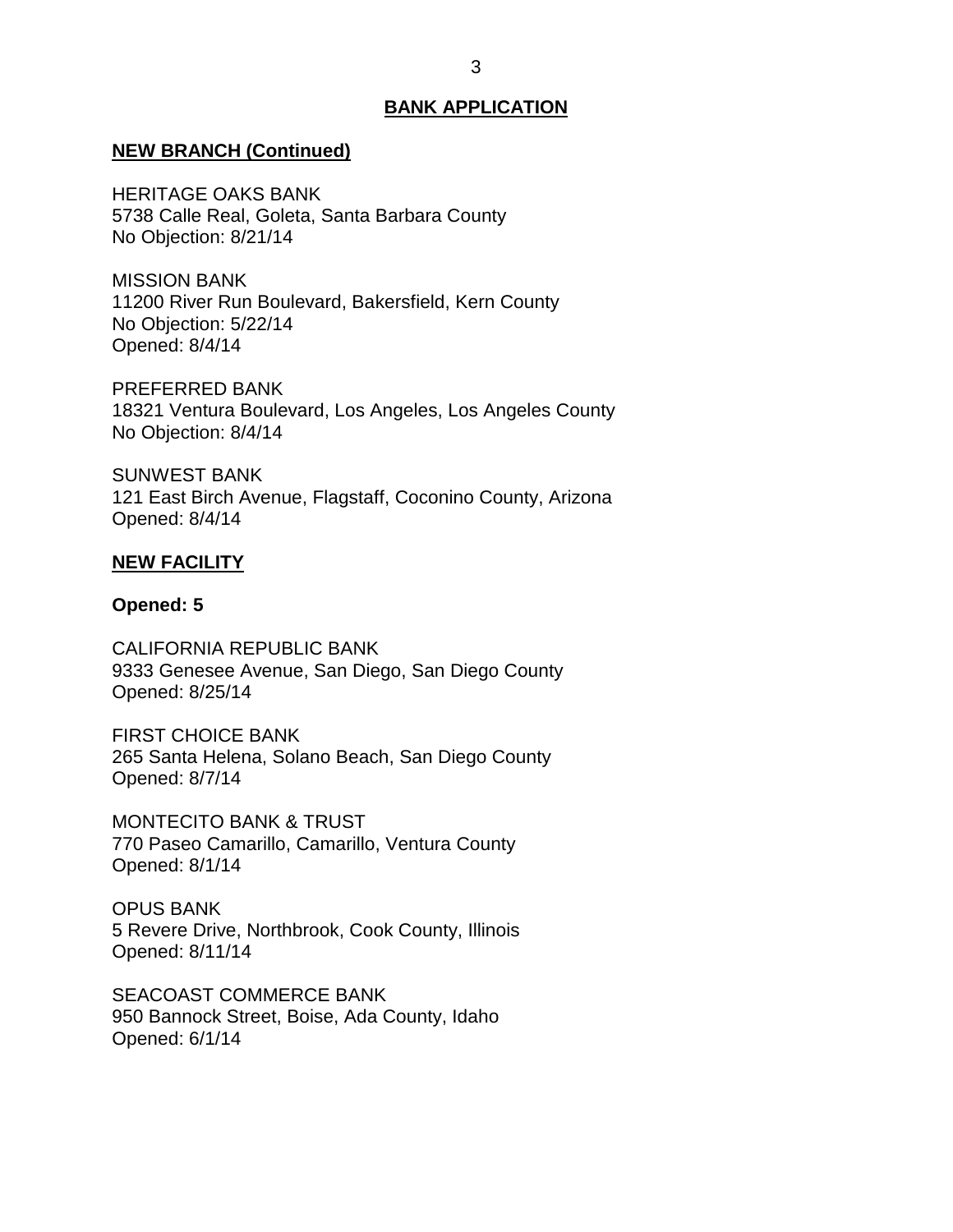#### <span id="page-4-0"></span>**HEAD OFFICE RELOCATION**

#### **No Objection: 1**

 COMMERCIAL BANK OF CALIFORNIA From 695 Town Center Drive, Costa Mesa, to 19752 MacArthur Boulevard, Irvine No Objection: 5/20/14

# **BRANCH OFFICE RELOCATION**

#### **Effected: 1**

 BANK OF THE ORIENT From 500 Broadway Avenue, to 979 Broadway Avenue, Millbrae, San Mateo County Effected: 8/1/14

# **FACILITY RELOCATION**

# **Effected: 1**

 From 2033 Gateway Place, to 99 Almaden Boulevard, San Jose, Santa Clara County AMERICAN RIVER BANK Effected: 8/1/14

### **DISCONTINUANCE OF BRANCH OFFICE**

**No Objection: 28 Discontinued: 9** 

 2200 Powell Street, Emeryville, Alameda County BANK OF MARIN No Objection: 7/29/14

 BANK OF THE WEST 505 Galvin Road North, Bellevue, Sarpy County, Nebraska No Objection: 4/3/14

### BBCN BANK

- 3581 El Camino Real, Santa Clara, Santa Clara County
- 21080 Golden Spring Drive, Diamond Bar, Los Angeles County
- 31217 Pacific Highway South, Federal Way, King County, Washington
- 1155 N. 130<sup>th</sup> Street, Seattle, King County, Washington No Objection: 6/19/13

 BENEFICIAL STATE BANK 203 Howerton Way SE, Ilwaco, Pacific County, Washington No Objection: 8/6/14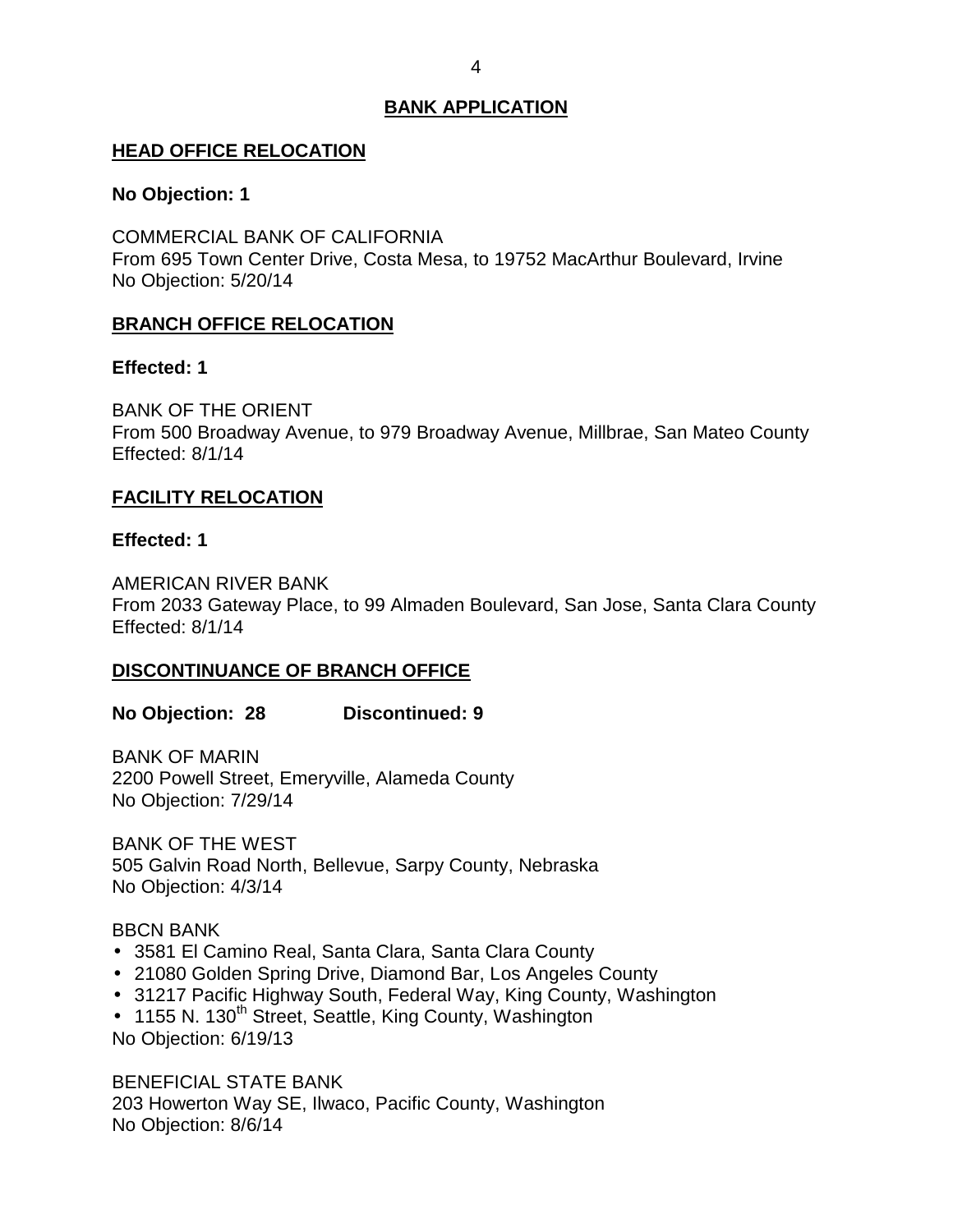#### **DISCONTINUANCE OF BRANCH OFFICE (Continued)**

 CALIFORNIA BANK & TRUST 1331 Broadway, Sacramento, Sacramento County No Objection: 4/21/14

 CALIFORNIA BANK & TRUST 81701 Highway 111, Indio, Riverside County No Objection: 6/16/14

 CALIFORNIA BANK & TRUST 200 South Main Street, Corona, Riverside County No Objection: 7/22/14

 CALIFORNIA BANK & TRUST 1677 E. Palmdale Boulevard, Palmdale, Los Angeles County No Objection: 7/22/14

#### CITIZENS BUSINESS BANK

- 2010 Main Street, Irvine, Orange County
- 495 E. Rincon Street, Corona, Riverside County
- 13792 Bear Valley Road, Victorville, San Bernardino County No Objection: 5/22/14

 CITIZENS BUSINESS BANK 12380 Hesperia Road, Victorville, San Bernardino County No Objection: 6/23/14

 3632 East Valley Boulevard, Rosemead, Los Angeles County No Objection: 4/15/14 EAST WEST BANK

 3640 Rosemead Boulevard, Rosemead, Los Angeles County No Objection: 5/14/14 EVERTRUST BANK Discontinued: 8/15/14

 FARMERS & MERCHANTS BANK OF CENTRAL CALIFORNIA 901 N. Carpenter Road, Modesto, Stanislaus County No Objection: 11/25/13

 FIRST CHOICE BANK 17414 Carmenita Road, Cerritos, Los Angeles County No Objection: 7/9/14

 157 North McDowell Boulevard, Petaluma, Sonoma County FIRST COMMUNITY BANK No Objection: 1/24/14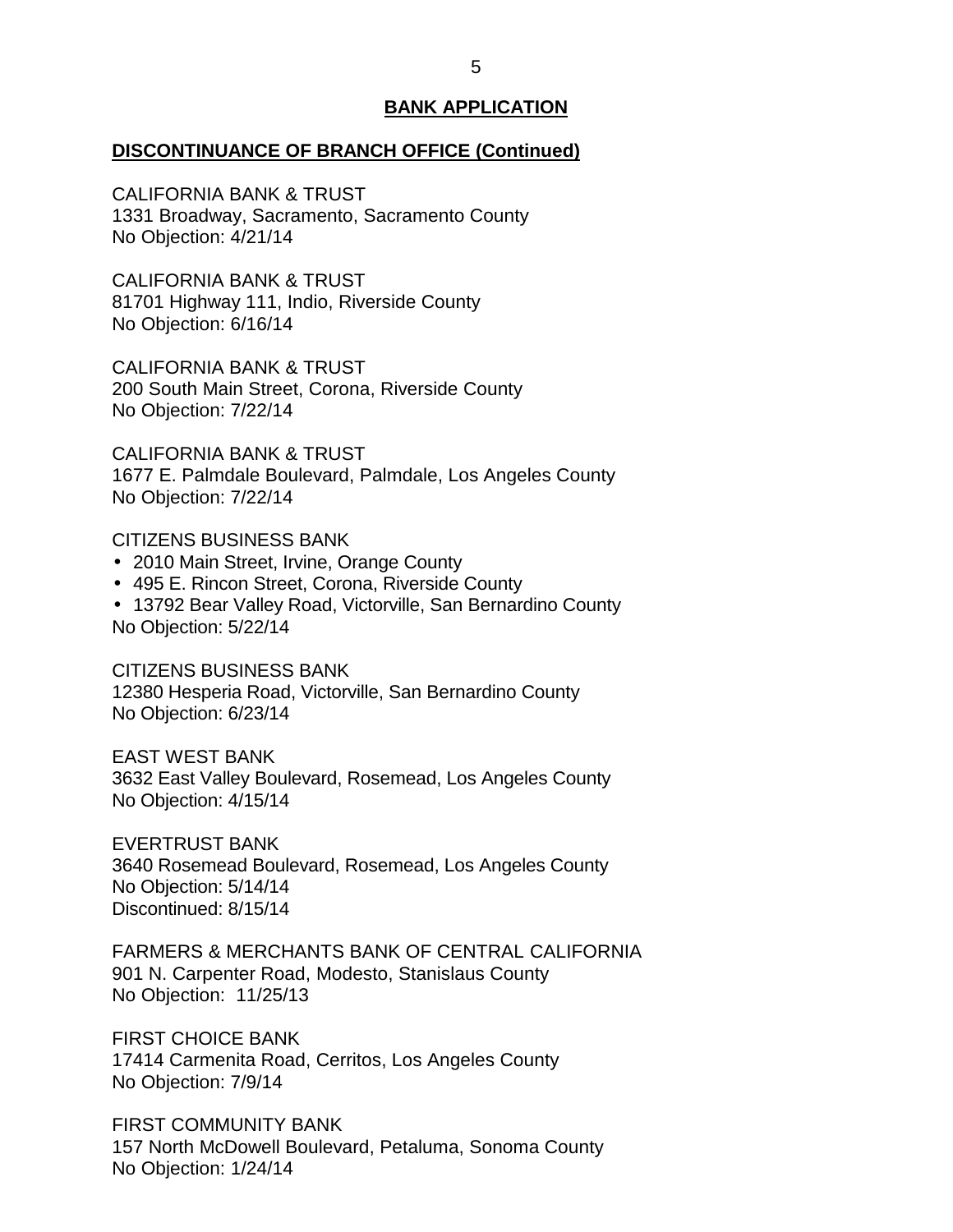#### **DISCONTINUANCE OF BRANCH OFFICE (Continued)**

 14850 N. Scottsdale Road, Scottsdale, Maricopa County, Arizona No Objection: 5/22/14 GRANDPOINT BANK Discontinued: 8/1/14

#### HERITAGE OAKS BANK

- 2339 South Broadway, Santa Maria, Santa Barbara County
- 361 Town Center West, Santa Maria, Santa Barbara County
- 9900 El Camino Real, Atascadero, San Luis Obispo County No Objection: 5/7/14

#### HERITAGE OAKS BANK

- 1255 East Grand Avenue, Arroyo Grande, San Luis Obispo County
- 581 S. Higuera, San Luis Obispo, San Luis Obispo County No Objection: 5/7/14

Discontinued: 8/1/14

 HERITAGE OAKS BANK 1240 Spring Street, Paso Robles, San Luis Obispo County No Objection: 5/7/14 Discontinued: 8/15/14

 251 Lytton Avenue, Palo Alto, Santa Clara County No Objection: 7/1/14 LIBERTY BANK

#### OPUS BANK

- 7966 La Mesa Boulevard, La Mesa, San Diego County
- 530 W. Bonita Avenue, San Dimas, Los Angeles County
- 3975-B Alton Parkway, Irvine, Orange County No Objection: 6/25/14

 14252 Culver Drive, Irvine, Orange County No Objection: 5/22/14 PACIFIC WESTERN BANK Discontinued: 8/22/14

SUNWEST BANK

- 822 N. Humphreys Street, Flagstaff, Coconino County, Arizona
- 1750 S. Woodlands Village Bl., Flagstaff, Coconino County, Arizona No Objection: 3/6/14 Discontinued: 8/4/14

 3671 E. Fairview, Meridian, Ada County, Idaho No Objection: 7/30/14 SUNWEST BANK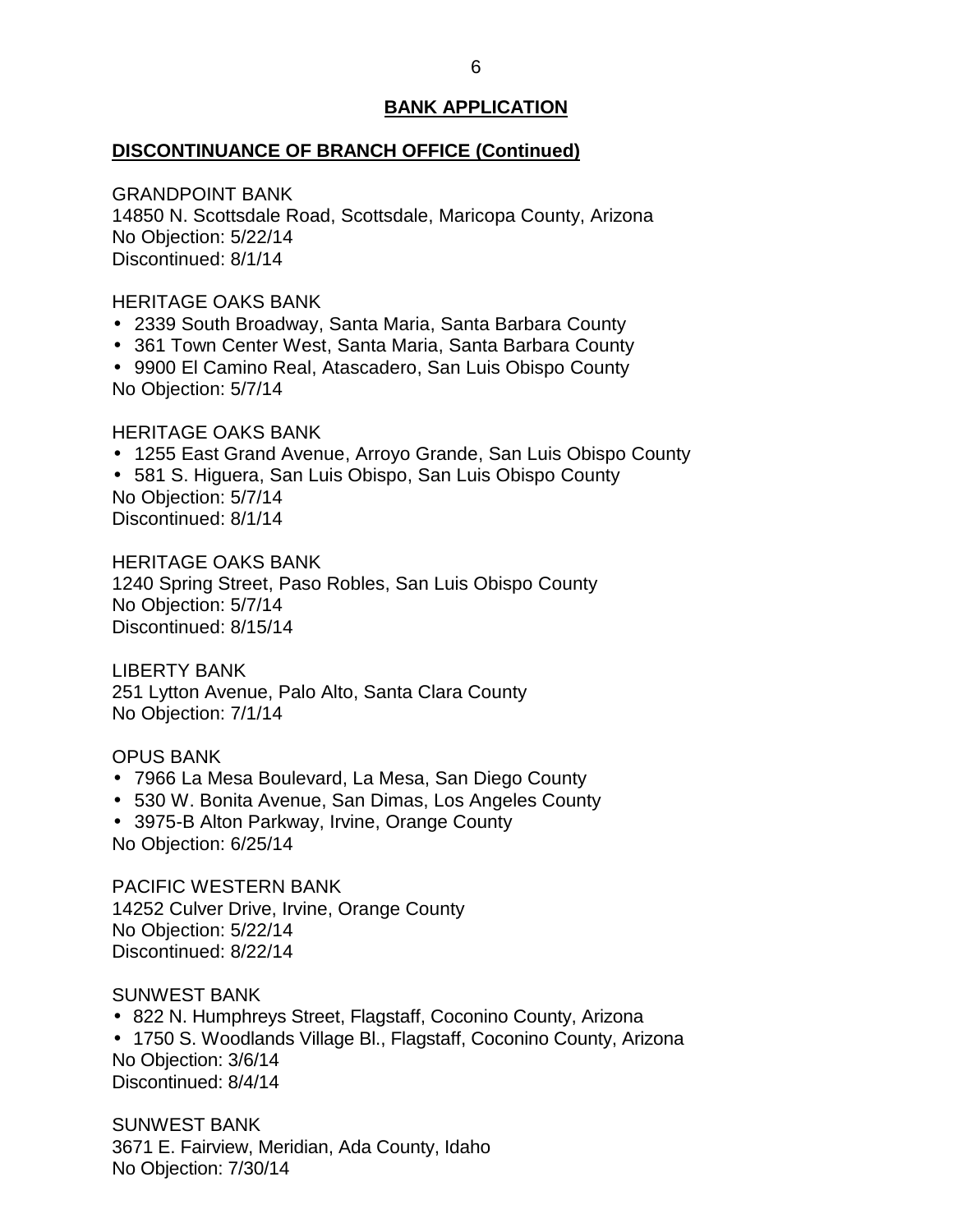# <span id="page-7-0"></span>**DISCONTINUANCE OF BRANCH OFFICE (Continued)**

 12054 Nevada City Hwy, Grass Valley, Nevada County No Objection: 4/17/14 TRI COUNTIES BANK Discontinued: 8/27/14

 1515 Dana Drive, Redding, Shasta County No Objection: 6/11/14 TRI COUNTIES BANK

### **DISCONTINUANCE OF FACILITY**

#### **No Objection: 3 Discontinued: 1**

 EAST WEST BANK Unit 5415, Shun Hing Square, No. 5002 Shennan Road East, Luoho District, Shenzhen, Guangdong Province, China No Objection: 3/26/14

 FARMERS & MERCHANTS BANK OF CENTRAL CALIFORNIA 1990 N. California Boulevard, Walnut Creek, Contra Costa County No Objection: 7/31/14

 HERITAGE OAKS BANK 5738 Calle Real, Goleta, Santa Barbara County No Objection: 8/21/14

 MONTECITO BANK & TRUST 701 East Santa Clara Street, Ventura, Ventura County Discontinued: 8/18/14

# **PREMIUM FINANCE COMPANY APPLICATION**

# **NEW PREMIUM FINANCE COMPANY**

**Filed: 1 Opened: 1** 

 BAIL PREMIUM FINANCING 9025 Wilshire Boulevard, Beverly Hills, Los Angeles Filed: 2/3/14

 US PREMIUM FINANCE HOLDINGS, INC. 2201 Lakewood Boulevard, Long Beach, Los Angeles County Filed: 1/23/14 Approved: 3/12/14 Opened: 8/25/14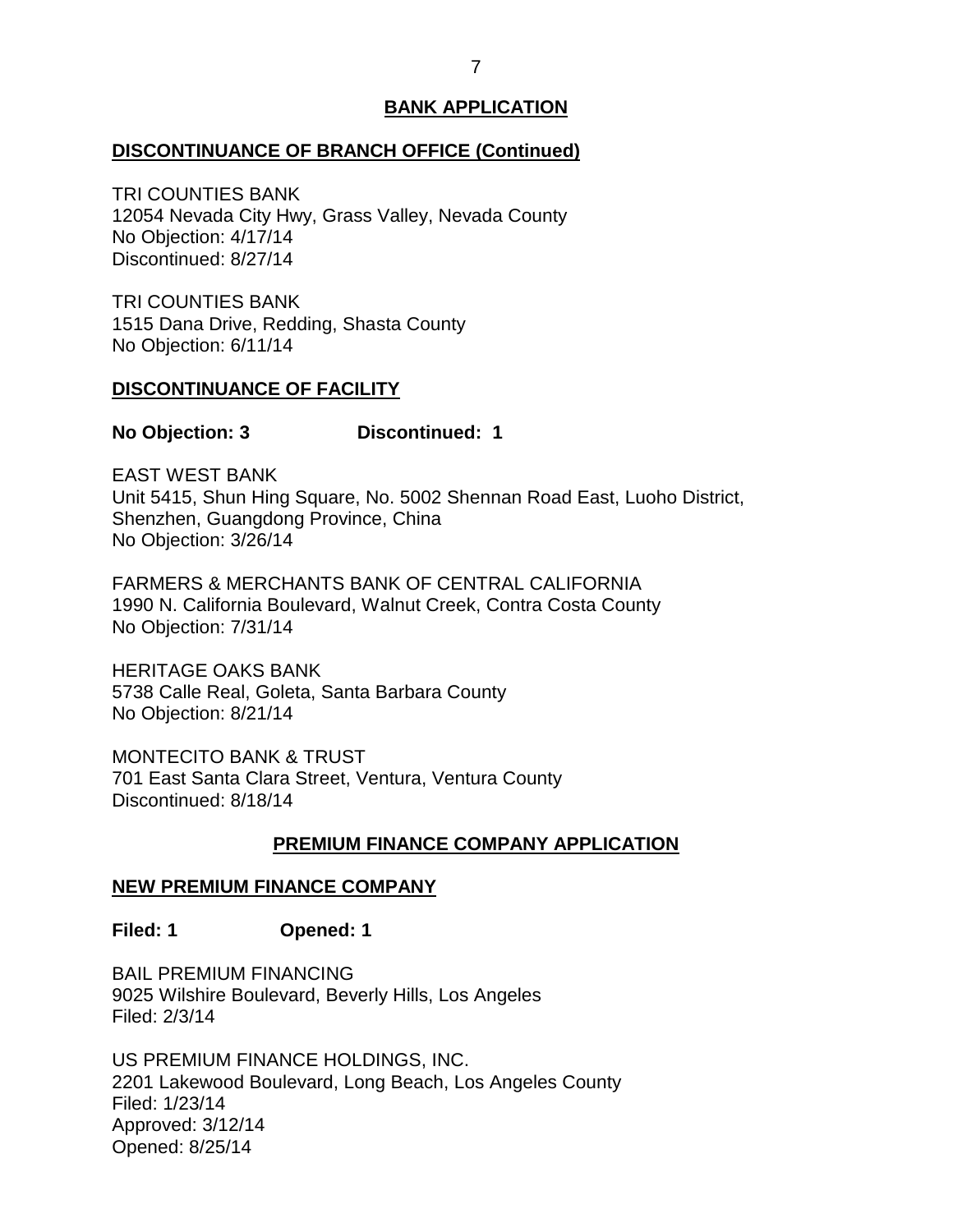# **FOREIGN (OTHER NATION) BANK APPLICATION**

#### <span id="page-8-0"></span>**NEW OFFICE**

#### **Approved: 2**

 City of Beverly Hills, Los Angeles County (Representative Office) BANK HAPOALIM B.M. Filed: 4/25/14 Approved: 6/24/14

 TAIPEI FUBON COMMERCIAL BANK CO., LTD. City of San Jose, County of Santa Clara (Representative Office) Filed: 11/18/13 Approved: 1/13/14

# **FOREIGN (OTHER STATE) BANK APPLICATION**

#### **NEW FACILITY**

**Approved: 1 No Objection: 4 Opened: 2** 

 Universal City Plaza, Universal City, Los Angeles County (Facility – Insured Industrial AMERICAN EXPRESS CENTURION BANK Bank) No Objection: 9/16/13 Opened: 11/7/13

 RELIANCE TRUST COMPANY OF DELAWARE 444 South Flower Street, Los Angeles, Los Angeles County (Facility – Uninsured Trust Company) Filed: 3/18/13 Approved: 3/25/14

 4695 MacArthur Court, Newport Beach, Orange County (Facility – Insured Bank) RIDGESTONE BANK Opened: 5/1/14

UBS BANK USA

- 555 California Street, San Francisco, San Francisco County (Facility Insured Bank)
- 2029 Century Park East, Century City, Los Angeles County
- 301 East Ocean Boulevard, Long Beach, Los Angeles County
- 725 S. Figueroa Street, Los Angeles, Los Angeles County No Objection: 12/10/12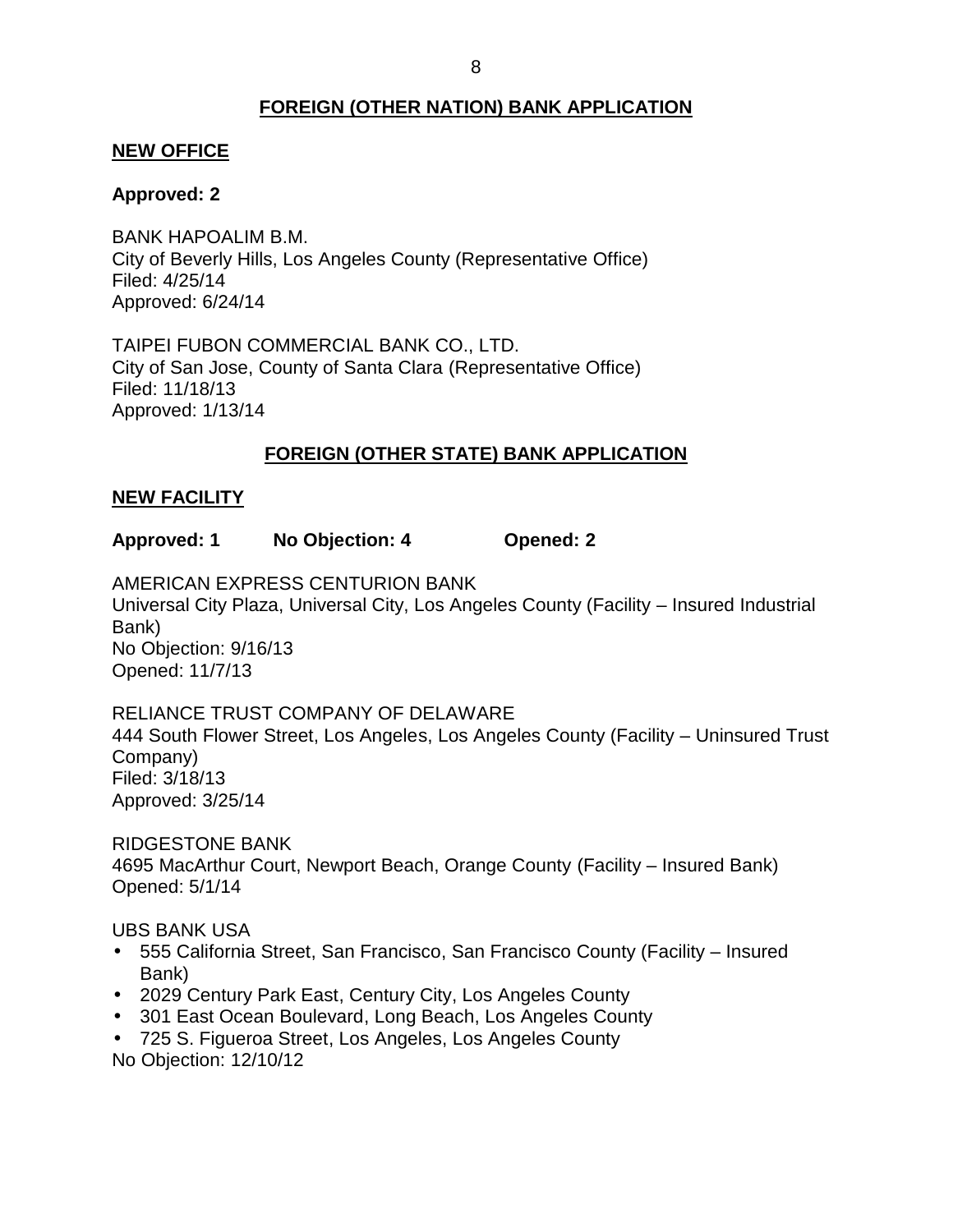# **FOREIGN (OTHER STATE) BANK APPLICATION**

# <span id="page-9-0"></span>**VOLUNTARY SURRENDER OF LICENSE**

#### **Effected: 1**

 RELIANCE TRUST COMPANY 1988 Old Mission Drive, Solvang, Santa Barbara County (Foreign (Other State) Non-Insured Bank – Facility) Notified: 6/3/14 Effected: 7/5/14

# **CREDIT UNION APPLICATION**

### **MERGER**

# **Filed: 4 Effected: 1**

 CALIFORNIA CENTER CREDIT UNION, Ontario, to merge with and into CREDIT UNION OF SOUTHERN CALIFORNIA, Brea Filed: 8/8/14

 NBC UNIVERSAL EMPLOYEES FEDERAL CREDIT UNION, Burbank, to merge with and into PREMIER AMERICA CREDIT UNION, Chatsworth Filed: 2/5/14 Approved: 8/1/14 Effected: 8/1/14

 SOUTH WESTERN FEDERAL CREDIT UNION, La Habra, to merge with and into Filed: 3/10/14 CREDIT UNION OF SOUTHERN CALIFORNIA, BREA

 WESTERN VALLEY FEDERAL CREDIT UNION, Roseville, to merge with and into CALIFORNIA COMMUNITY CREDIT UNION, Sacramento Filed: 5/12/14

 WESTSIDE EMPLOYEES FEDERAL CREDIT UNION, Santa Monica, to merge with and into, SOUTHLAND CREDIT UNION, Los Alamitos Filed: 1/23/14

# **CONVERSION TO STATE CHARTER**

### **Filed: 1**

 GLENDALE AREA SCHOOLS FEDERAL CREDIT UNION, Glendale, to convert to a state-chartered credit union under the name GLENDALE AREA SCHOOLS CREDIT UNION Filed: 8/22/14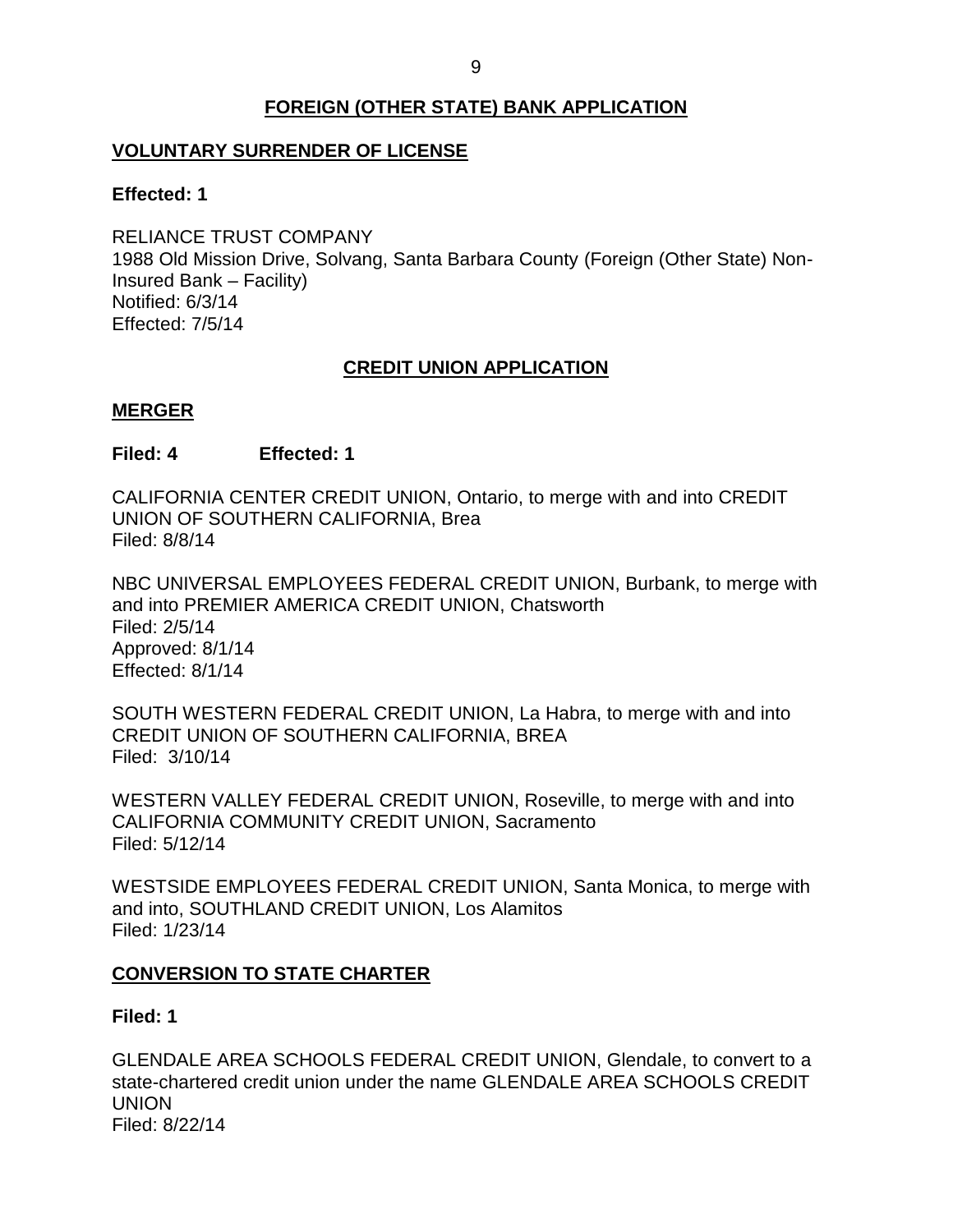#### **MONEY TRANSMITTER APPLICATION**

# <span id="page-10-0"></span>**NEW TRANSMITTER**

# **Filed: 7 Approved: 4**

BANCBOX, INC. Filed: 12/3/13 Approved: 5/15/14

 GCA MTL, LLC Filed: 5/16/14

 HSI USA INC., AKA HYPERWALLET Filed: 1/6/14

KUAPAY, INC. Filed: 5/24/13

LIBERTADCARD, INC. Filed: 5/13/11 Approved: 11/15/11

MONEYTUN LLC Filed: 1/6/14

OBOPAY, INC. Filed: 6/28/11 Approved: 9/19/12

TIMESOFMONEY, INC. Filed: 6/10/14

TRANS-FAST REMITTANCE INC. Filed: 7/10/14

TRANSFERMATE INC. Filed: 9/11/13 Approved: 7/16/14

ZENPAY, INC. Filed: 4/2/14